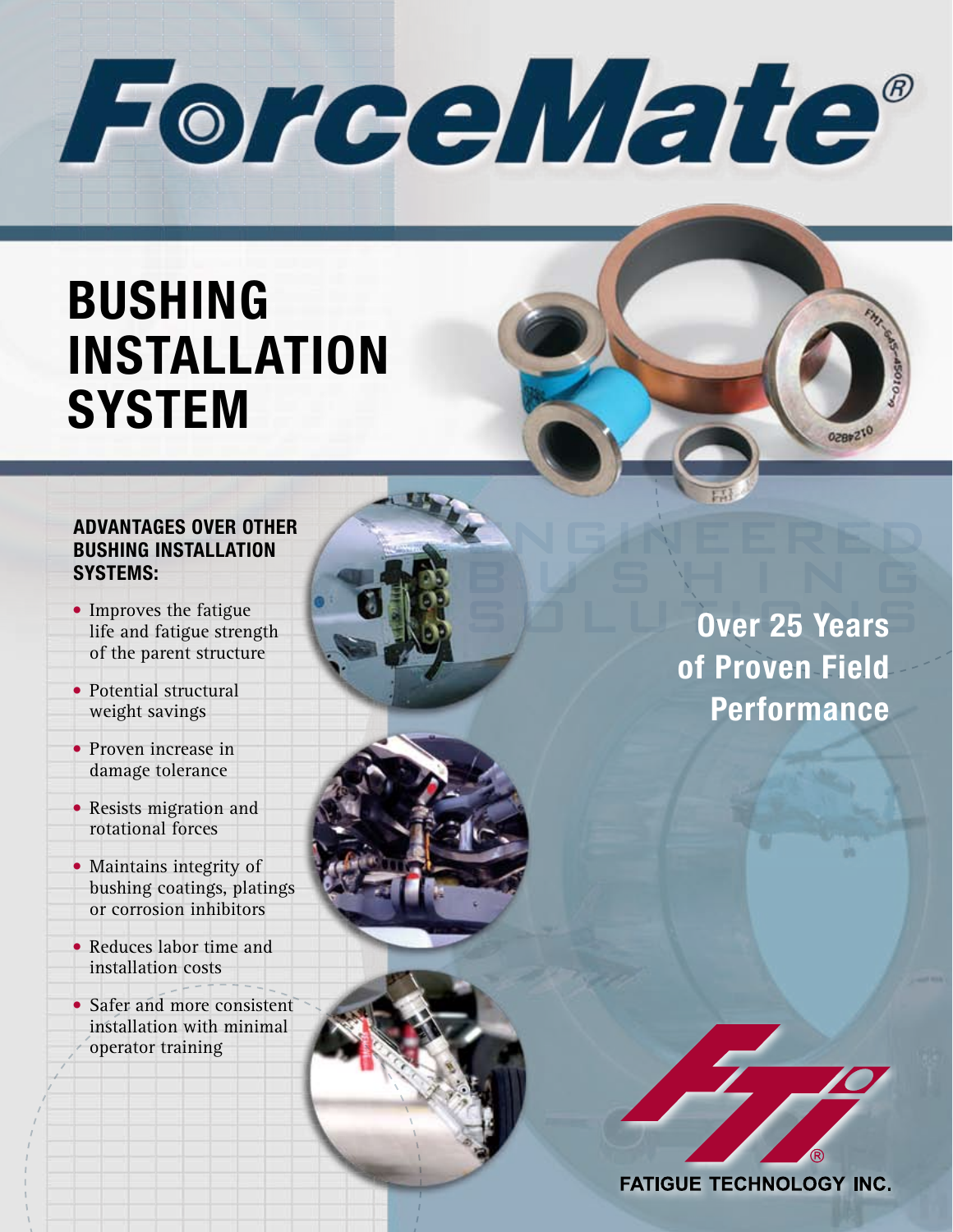## **FORCEMATE OUTPERFORMS OTHER BUSHING INSTALLATION METHODS**

Extensive testing and analysis have proven that the ForceMate system is superior to conventional press-fit or shrink-fit bushing installation methods in every respect.



#### **FORCEMATE® VS. SHRINK FIT - FATIGUE AND CRACK GROWTH TESTING**



#### **FORCEMATE® VS. SHRINK FIT**

Stainless steel cadmium-plated bushing in 7150 aluminum coupon.

PUSH OUT/REMOVAL FORCE (Ibs.) **5.6:1 Improvement**



TORQUE/ROTATION TEST (ft.-lbs.) **10.2:1 Improvement**



VIBRATION TEST (Minutes) **10:1 Improvement**



#### **FINITE ELEMENT ANALYSIS (FEA)**

FTI provides Finite Element Analysis to tailor the features of the expanded ForceMate bushing and optimize its performance for structural life and durability. We analyze the performance of different bushing materials in different parent structures and attachment lug configurations, as well as the resistance to bushing migration and push out.

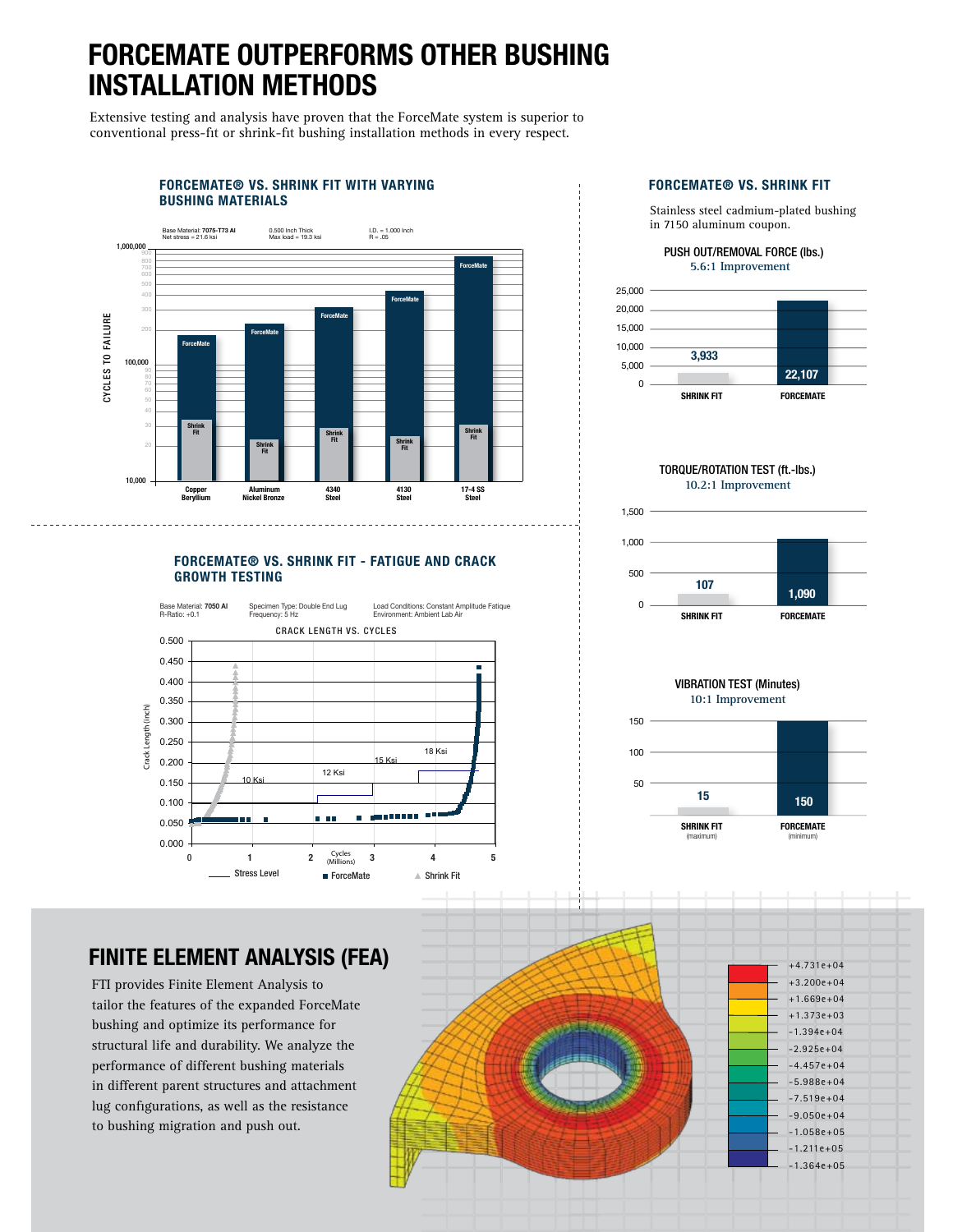

## **FORCEMATE SYSTEM**

FTI's ForceMate system is currently used on over 1,000 bushing applications on commercial and military aircraft and helicopters worldwide.



- **•** In service since 1983
- **•** Backed by solid engineering and manufacturing
- **•** Independently tested and approved by outside agencies, including the FAA
- **•** Currently used by:
	- > Agusta Westland
	- > Airbus
	- > Bell Helicopter Textron
	- > Boeing
	- > Bombardier
	- > EADS
	- > Eurocopter
	- > Lockheed Martin
	- > Northrop Grumman
	- > Sikorsky
	- > U.S. Department of Defense

#### **The ForceMate system is engineered to:**

- **•** Improve producibility
	- > Reduce installation costs
	- > Increase throughput in production
- **•** Increase fatigue life
	- > Improve structural durability
	- > Increase damage tolerance
- **•** Reduce life cycle costs

**WARD AND RELEASED FOR THE AIR** 

- > Increase inspection intervals
- > Lower maintenance costs

#### **Using the ForceMate system to increase fatigue life and reduce structural weight**

When attaching major structure or components to an aircraft (engines, landing gear, weapons pylons, etc.) lugs and clevises are usually sized to meet the high cyclic tensile stress levels they endure. Meeting these objectives can impose a significant weight penalty.

Using ForceMate can greatly increase the fatigue life and damage tolerance of the lug/clevis by the synergistic high interference fit and the beneficial residual stresses induced around the bushing. The increase in life of the assembly can significantly extend or eliminate the need to inspect the bushed joint under normal service load conditions.

Testing has confirmed that ForceMate can be used to reduce the thickness of lugs designed under fatigue constraints by allowing operation at higher stress levels.



**FORCEMATE® VS. SHRINK FIT ON SHOT-PEENED LUG**

ForceMate offers higher allowable stresses with no decrease in component life, therefore thinner lug design may be used (less weight).

## **MANUFACTURING EASEMENT**

Using the ForceMate system reduced a 2-man, 2-day operation into a 1-man, 2-hour operation.



*Rework of engine pylon.*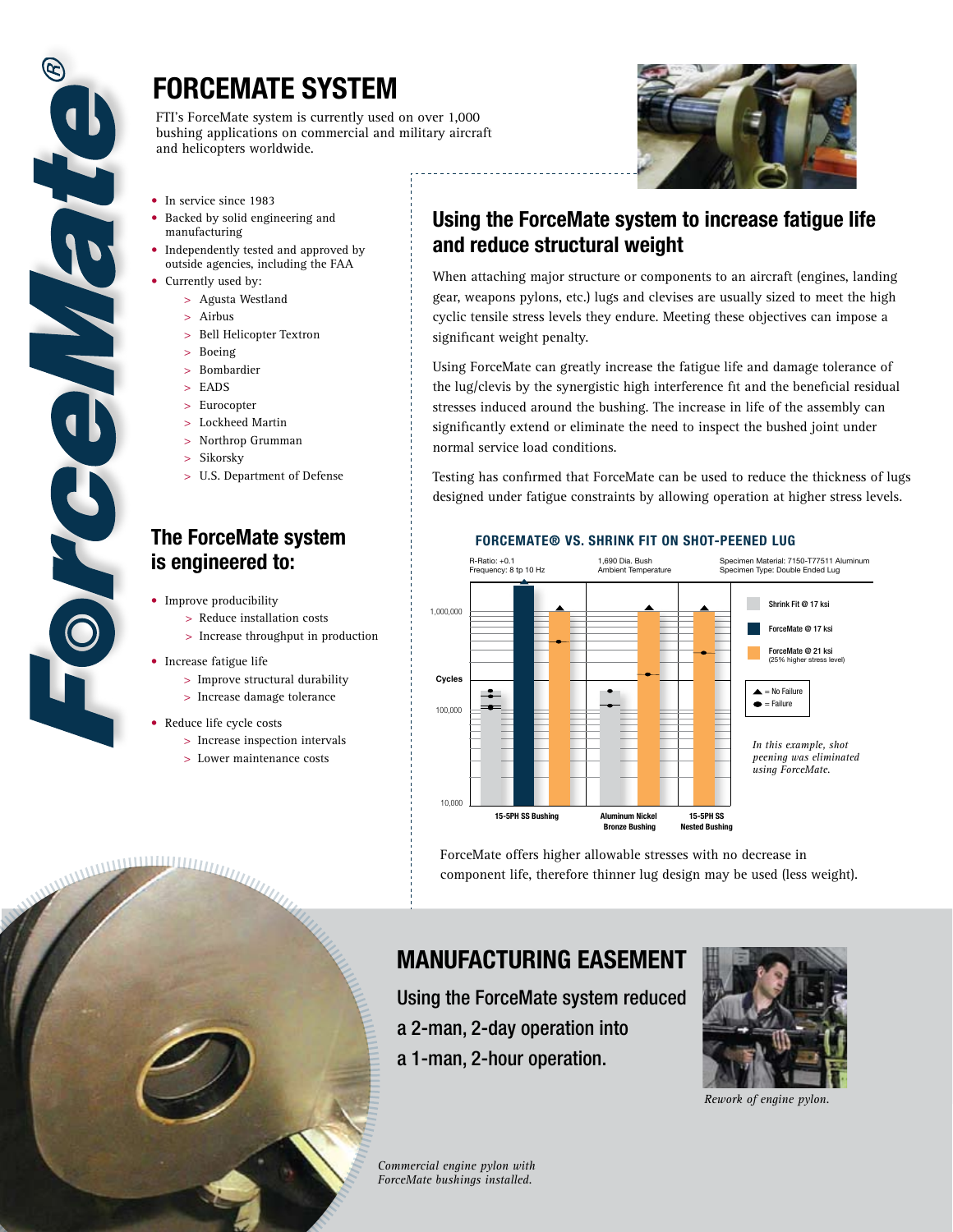## **FORCEMATE INSTALLATION**

The ForceMate system can be used in virtually all typical bushing installation applications.

#### **STANDARD BUSHING MATERIALS**

- **•** 15-5 PH stainless steel
- **•** Aluminum-Nickel-Bronze
- **•** 17-4 PH stainless steel
- **•** Copper Beryllium
- **•** Titanium
- **•** AISI 4340 steel
- **•** AISI 4130 steel

#### **PARENT MATERIALS**

- **•** Aluminum (Alloys)
- **•** Titanium
- **•** Steel
- **•** High-strength steel alloys
- **•** Composites

#### **HOLE SIZES (INSIDE DIAMETER)**

- **•** From 3/16 to 6 inches (4.8mm to 150mm)
- **•** Sizes in excess of 6 inches have been custom engineered

The standard ForceMate system is designed for use in plain structure or in lug-type geometries. The system has been optimized for lug geometries with width-to-diameter ratios (W/D) of 1.8 or greater, and diameter-to-thickness ratios (D/t) of 4 or less. ForceMate is also effective in geometries other than those stated above but certain tooling or procedural changes may be required.

**GUIDELINES PROCEDURE**



*cold expands the parent material while the bushing is simultaneously installed with high interference.*



### **COMPOSITE INSTALLATION**

The ForceMate system has been adapted for use in composites as a means to install interference fit metal inserts and thicker-walled bushings. Because of the relatively low strain capability of composites, lower applied expansion levels are used with these types of installations. FTI has researched and tested this process to ensure a high performance bushing or insert retention without damage to the composite material.

*ForceMate bushing being installed in composite.*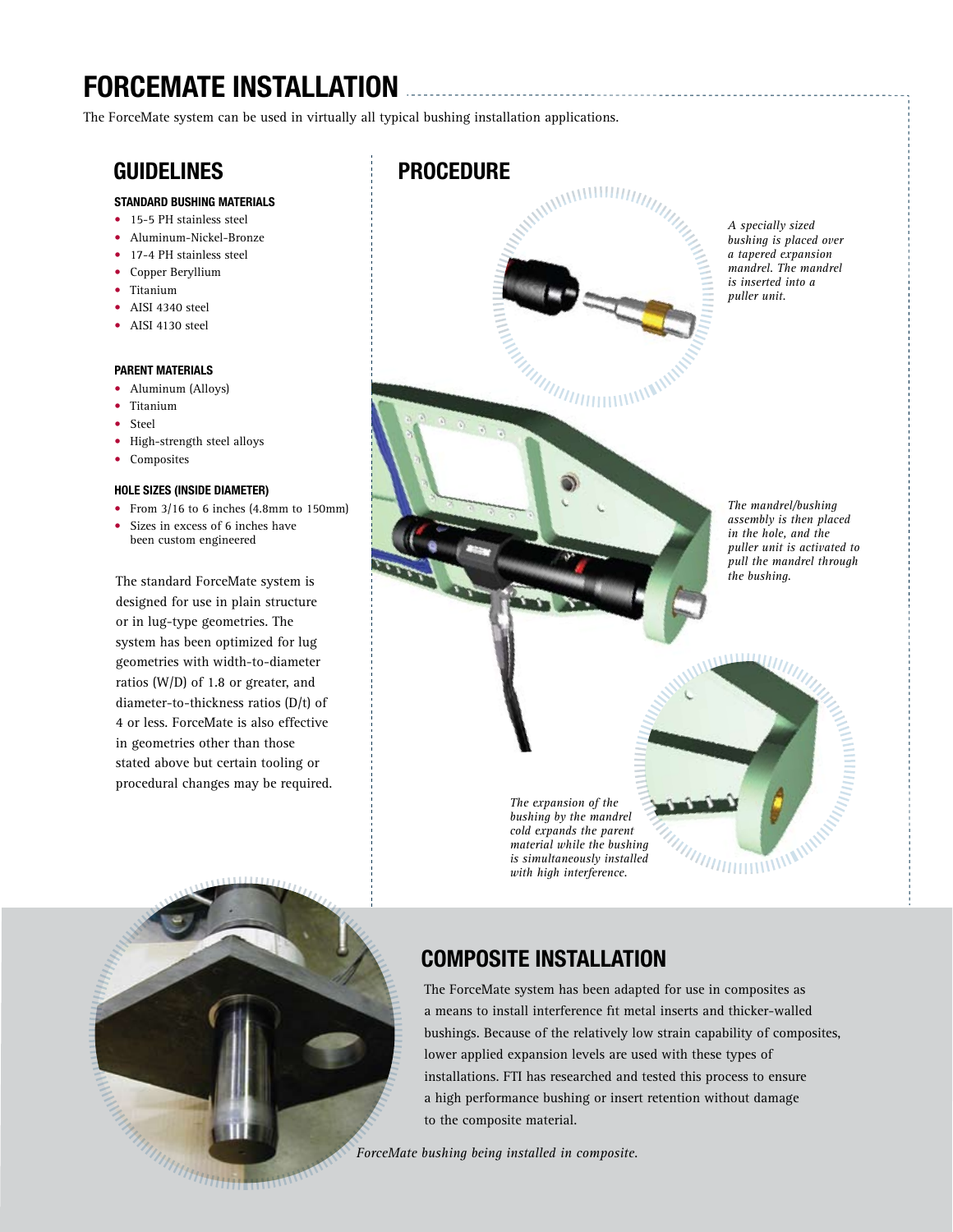## **APPLICATIONS**

ForceMate can be used in any structure (new production or rework) where bushings are required, especially those subjected to cyclic fatigue loading or require a damage tolerance capability. ForceMate can also be utilized for resizing fastener holes and access panel attaching holes.







**ROTOR SYSTEMS ENGINE PYLONS WING ATTACH FITTING LANDING GEAR**





**ENGINE COMPRESSOR DISKS AND BLADES**

## **COMPLEX APPLICATIONS**

ForceMate can be uniquely designed to work in complex configurations and other special applications.





**LUBRICATION GROOVES NESTED BUSHINGS CAPTURED WASHERS COMPLEX GEOMETRY SPECIAL COATINGS**









### **CORROSION RESISTANCE**

Each ForceMate bushing has a slight clearance fit when first placed in the hole. This small gap allows the use of sealants, platings and coatings that can be applied to the bushing without damaging or scraping them off during installation. Shrink-fit bushings are installed with little or no gap for corrosion preventative compounds or sealants. These protective platings are typically scraped when installed into the hole. Additionally, condensation from the shrink-fit process (liquid nitrogen) remains, which can lead to corrosion.



## **STANDARD SYSTEM**

The Standard System consists of tooling and technology, which provide installation of bushings in aluminum structure that are equivalent in size to the National Aerospace Standards (NAS) for straight and flanged press-fit bushings.



*FTI creates complete and convenient kits (per our customers' request), which include all the necessary tooling required for a certain*